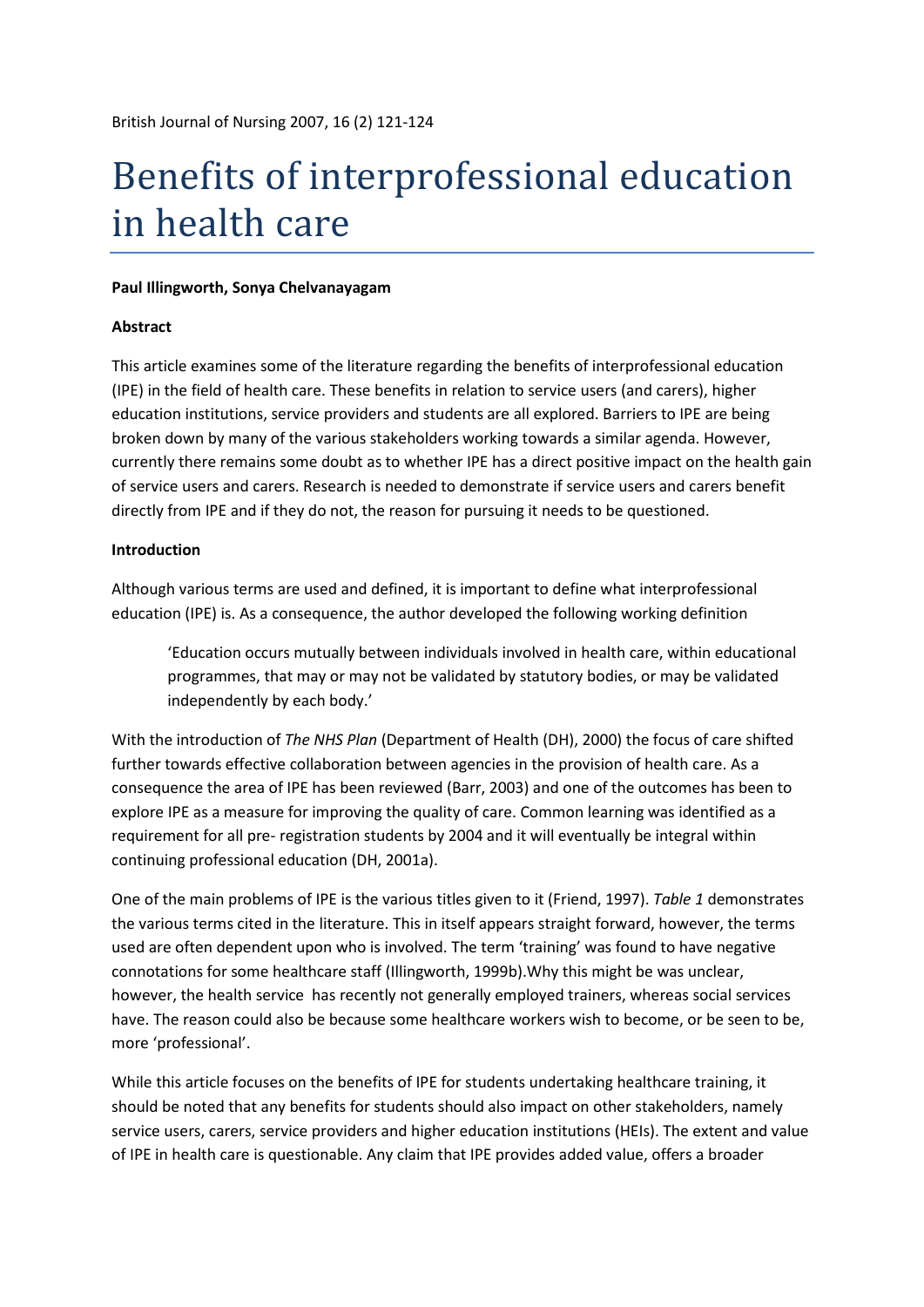perspective to complement specialist professional expertise, and will make students more responsive to service user need, is, as yet, unproven.

## **Partnership working**

The idea of professionals from various disciplines learning together is not new (Basset and Bryson, 1989). Indeed, the idea of collaborative working has an even longer history (Younghusband, 1959). The 1988 Griffiths Report (Her Majesty's Stationery Office (HMSO), 1988) highlighted the importance of collaboration and that if collaboration was to occur there would be a need for joint education programmes to be an essential part of any management plan (HMSO, 1998). In addition, legislation and policy requirements over the past decade required health and social care to work together in collaboration (Pearson and Spencer, 1995; Sainsbury Centre, 1997; DH, 1998a,b; Molyneux, 2001). Therefore, Hurst (1999) suggested a new educational model would be needed to meet future health care needs. Such a programme would be aimed at producing a multi-skilled workforce. The Health Service Management Unit (HSMU) (1996) had previously produced such a framework which had six elements:

- Common core modules for all health professionals
- Medical and science modules for some
- Generic modules for the majority of students
- Therapist modules for the majority of students
- Additional modules for generic carers or therapists working in areas such as intensive care units
- Continuing education modules for all health carers

The basic assumption behind these models was that the pooling together of expertise in teams would make them more effective and efficient and better care would follow. However, while this assumption may appear reasonable in theory, it was not always seen in practice (Ritchie, 1994; Farrell et al, 2001).

Research indicated that even though there was a wide belief that collaboration was good, there was little evidence that such collaboration enhanced the quality of care (Leathard, 1994). Interprofessional conflict and professional and organizational boundaries, together with negative perceptions and prejudices of other professional groups/ agencies, have been cited in the past as the main pitfalls in relation to collaboration (Ovretveit, 1990; McGrath, 1991). Many of these problems were more recently identified by Caldwell and Atwal (2003). Despite the difficulties, McGrath (1991) concluded, in a study into community mental health, that the advantages outweighed the disadvantages and that improved coordination of services resulted.

For most health professionals, their codes of practice state the need for practitioners to possess and demonstrate skills and attributes required for interprofessionalworking (Hewison and Sim, 1998). Many have argued that this would be best achieved through interprofessional education (Carpenter 1995; Carpenter and Hewstone, 1996). However, although Barr (2000a) stated that IPE could benefit health and social care professionals, he also cautioned that a sufficiently robust education and development strategy had yet to be devised to control the variables. Oxley (2002) researched shared learning and found a greater understanding of other professionals' roles and skills. Interprofessional teamwork skills began to be developed and their own professional identities were strengthened. Students were found to have greater awareness of diversity issues and gained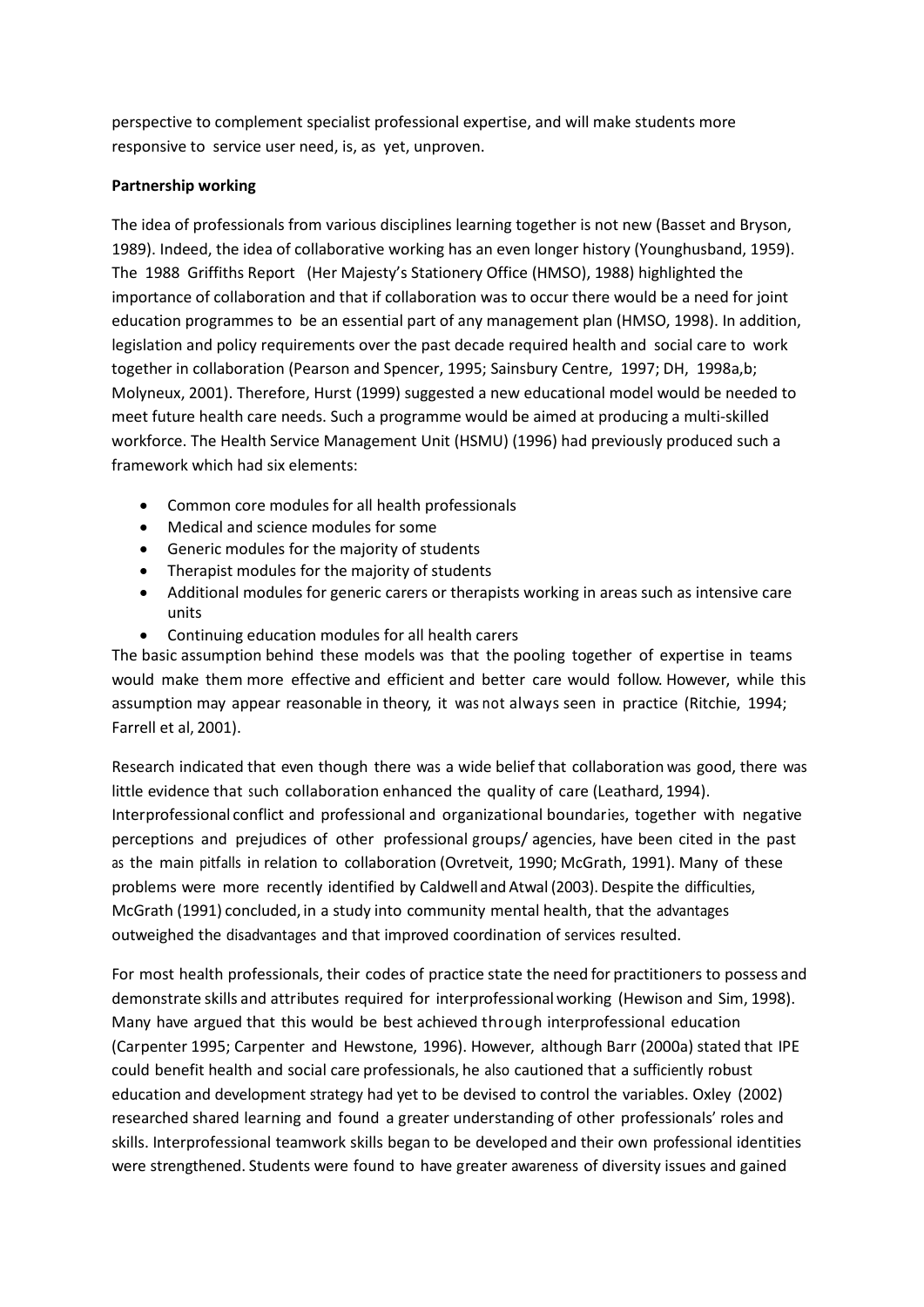both skills and knowledge regarding complex illnesses which required intervention from a range of professionals.

However, there was conflicting evidence with the above. Connor and Rees (1997), Pryce and Reeves (1997) and Freeth (2001) showed that IPE, especially pre-qualifying, was complicated. This was seen to be because of several factors: students' different prior educational experiences; levels of attainment and prior knowledge; incompatible curricula in terms of length, format and educational approach; professional requirements and the large numbers of students, unevenly split between professions. It is interesting to note that, even though service users and carers are central to current government policy, little work has been undertaken on the benefits that IPE has on the actual care received.

# **Benefits for service users and carers**

There is scant evidence to suggest that progress has been made with regards to service user and carer involvement in educational programmes (DH, 2001b). Indeed, there appears to be little agreement as to what is expected of service users and carers when it comes to their involvement in course design, delivery and evaluation. Use of 'users expertise' should be made because of their comprehensive knowledge of how existing services really work, and the positive or negative impact users have in practice. There has been a predisposition to ignore or deny this expertise (Lowson, 1996). However, pleas have been made, often solitary, for service users to be acknowledged as experts and as such be involved in evidence-based practice (Illingworth, 1999a). Service users and carers should be included in the planning, delivery and evaluation of IPE (DH, 2001b). For without their 'expert opinion' professionals would not get a truly holistic view. Faulds Wood (2003) saw this expertise as a 'fantastic resource' and described how she challenged professionals to examine their practice and change colonoscopy training nationally.

Hopton (1994) had previously explored service user involvement in the education of mental health nurses. More recently, a National Continuous Quality Improvement Tool for Mental Helath Education (CCAWI, 2005), as well as a handbook and implementation guide (Brooker and Curran,2005) have been produced to assist in the development of post-qualifying mental health education. Integral to these is the involvement of service users and carers in the planning, delivery and evaluation of the educational provision.

# **Benefits for service providers**

The need for an improved quality of service and the creation of a flexible workforce within the field of health care was described by Koppel (1998) and IPE can be seen as a major factor in achieving this improvement. Health needs are continually changing, and there is a need for health professionals to have the ability to adapt. Freeth et al (1998) listed the following as further benefits of IPE for health providers:

- A reduction in the occurrence of communications breakdowns
- An increase in morale and efficiency
- An avoidance of 'unhelpful protectionism'.

The final observation was one which has been frequently raised by user/patient groups (Lindow, 1991, 1996). Health professionals generally follow their own discipline in pre- qualification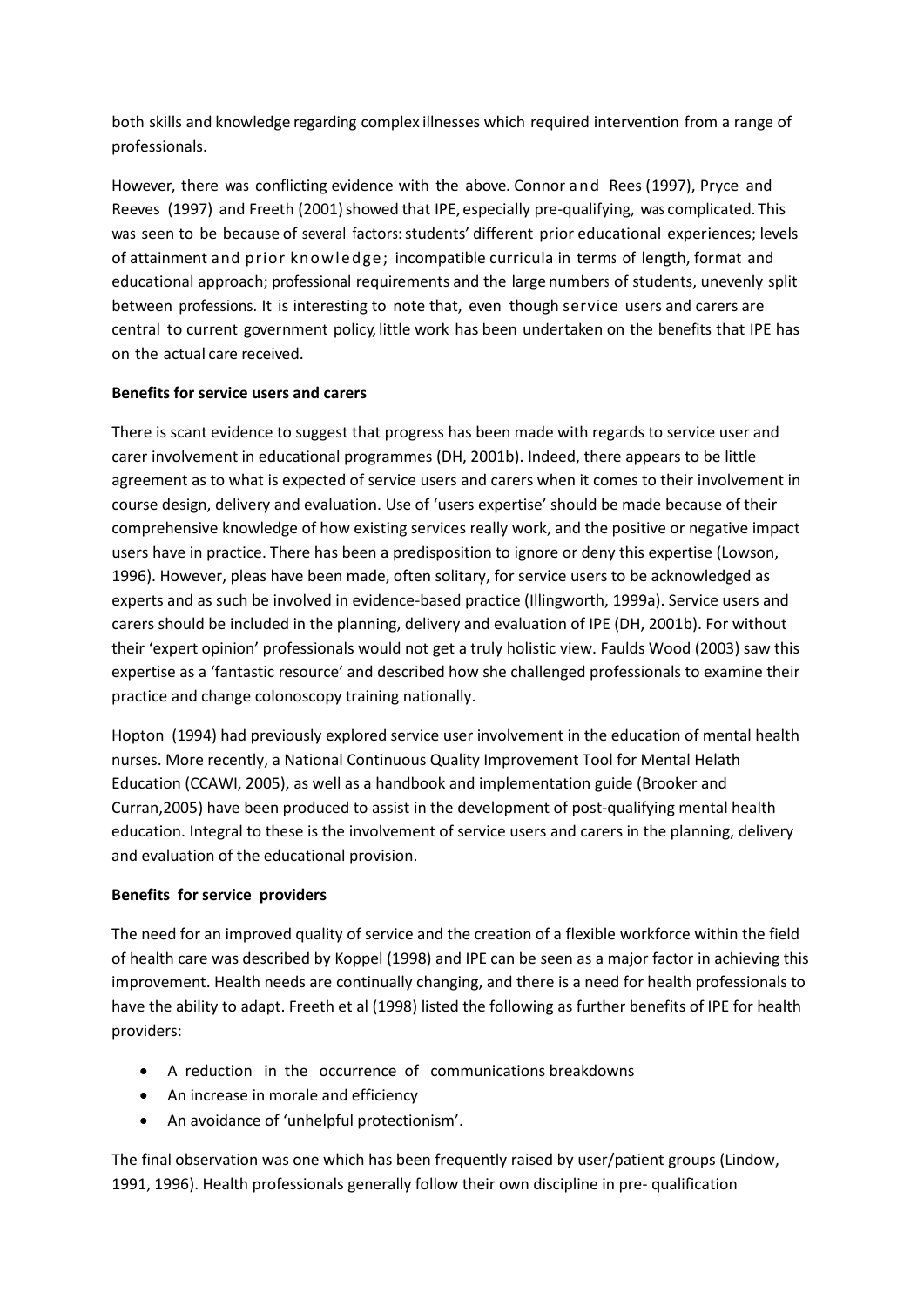education, and it is only after several years of training that they are exposed to other professions. This can mean that individual professional groups get into a narrow perspective.

Barr (2000a) maintained that, rather than perpetuate the situation described above, IPE will enhance personal and professional confidence, promote mutual understanding between professions, facilitate intra- and interprofessional communication and encourage reflective practice. However, little attention has been given to the accreditation of IPE and as such, no common value for it exists between professional groups (DH, 2001b).

The *NHS Knowledge and Skills Framework* (DH, 2004a) and its *Agenda for Change* process (DH, 2004b) will certainly assist in identifying service needs and means (staff with the correct skill mix) of addressing the need. This is seen as a way of developing individual staff with the appropriate knowledge and skills and as such, this is resulting in different professional groups are attending the same courses.

# **Benefits for higher education institutions**

The move towards integration of professional education is a major trend in higher education and is in keeping with what Bernstein (1971) described as an 'integrated curriculum'. But this approach has not been the traditional approach to nurse education (Melia, 1987). However, Beattie (1995 p20) saw the integrated approach as having the distinct advantage of 'transcending the tribalism of health professionals'. Interprofessional education can also promote creativity in teaching and research and foster interprofessional cooperation (McCroskey and Robertson, 1999). It can also open up possibilities for practical application, for example, interprofessional project work.

A common thread throughout the literature generally, about the positive outcomes of IPE for institutions, was that of cost-effectiveness. Although the literature was clear, this was difficult to show (Koppel, 1998). Interprofessional education can, and should, lead to the development of the necessary skills to operate effectively in multidisciplinary teams. This will not automatically occur; however, without resources being currently used for direct teaching being transferred to teaching and learning support (Rance, 1996). As Rance (1996, p8) concluded from evidence of such initiatives at the University of Central England:

'To bring students together from different pro- fessional degrees for the sake of commonality is unlikely to produce a satisfactory educational experience without a clear sense of the inter- professional objectives of such an arrangement.'

However, feedback from faculty in McCroskey and Robertson's (1999) evaluation of the University of California's interprofessional initiative indicated that there were clear benefits for individual staff members:

- Exposure to new ideas
- Opportunity to work with different people
- Increased cultural sensitivity
- Enhanced flexibility in working with students
- Improved sense of co-operation and networking between departments
- Impetus to discover more community resources.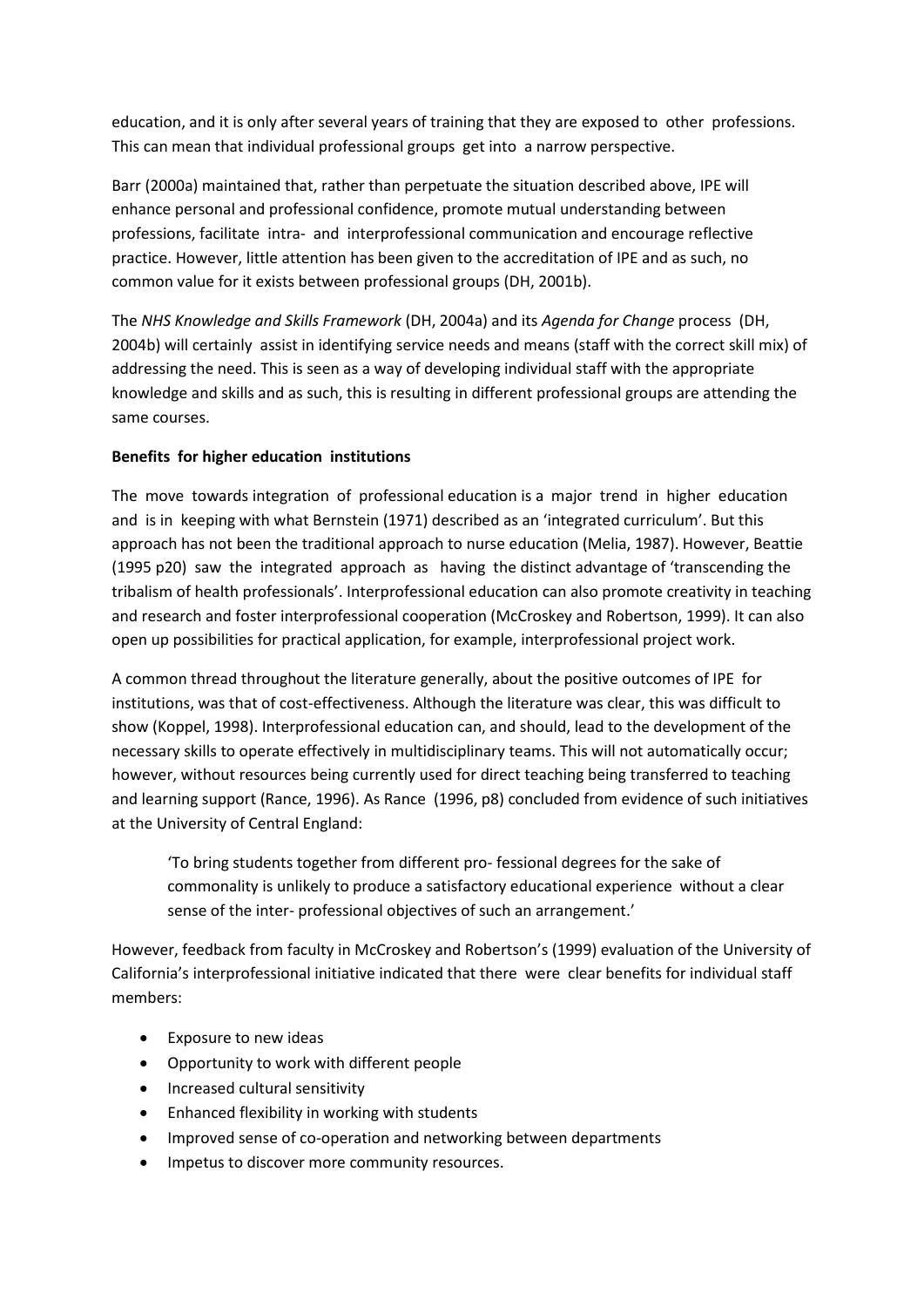### **Benefits for students**

Health professionals' training is, for the most part, insular in both approach and content (Illingworth, 1999b). It has been argued that such insular training can '…undermine effective inter-disciplinary working…' (George, 1996 p20). From the perspective of social work and health, O'Neill et al (2000) argued that meaningful IPE experiences can better prepare students for encountering the complexities of real-life interprofessional work-based problems. These experiences help develop a holistic approach to working, based on a common knowledge between disciplines and an appreciation of diversity issues.

IPE can help students recognize the overlapping professional functions, or those activities which fall between professional roles. IPE could initiate a breaking down of professional roles within the socialization process, which could otherwise lead to competition and conflict. An environment in which students could develop a critical awareness of the limitations of professional roles and values would then ensue.

IPE works to challenge stereotypes, yet allows students to strengthen their own professional identities (McCroskey and Robertson, 1999; O'Neill et al, 2000). O'Neill et al (2000) further illustrated this from preliminary evaluations of an interprofessional course. Students on the course gained a greater understanding of other professions' roles and skills and began developing skills in interprofessional teamwork. They also gained knowledge and skills in relation to complex conditions that required multiprofessional intervention. McCroskey and Robertson (1999) identified learning and increased use of similar skills, and especially recognized the development of interpersonal skills.

IPE engenders a respect for, and understanding of, the role of other associated professions (McCroskey and Robertson, 1999); interprofessional teaching contributes to this by giving students the opportunity to observe good role models for collaboration, with different faculty/departmental members interacting as peers.

### **Discussion**

It was clear from the literature reviewed, that there is support for IPE initiatives within higher education, and that IPE can bring benefits. However, there were reservations about how successful such initiatives could be. O'Neill et al (2000) identified several problems which included finding suitable placements, motivations for taking the course, and preferred learning styles. Other issues included whether students transferred the knowledge and skills gained by learning interprofessionally within the classroom setting to the practice environment and how this could be effectively evaluated.

Developing mechanisms for measuring the effectiveness of IPE is complex and time consuming. There is a dearth of research-based evidence to support the idea of IPE. However, there are activities and behaviour changes which reflect improved client care (Barr and Shaw, 1994; Zwarenstein et al, 1998) Additionally Roberts (1998 p21), when looking at mental health, asserted the 'benefits of localized initiatives in terms of positive working relationships and shared understanding can only enhance health care'.

This belief that IPE enhances health care, is the main reason given for pursuing it. From the literature, the benefits most frequently cited were identified by Connor and Rees (1997):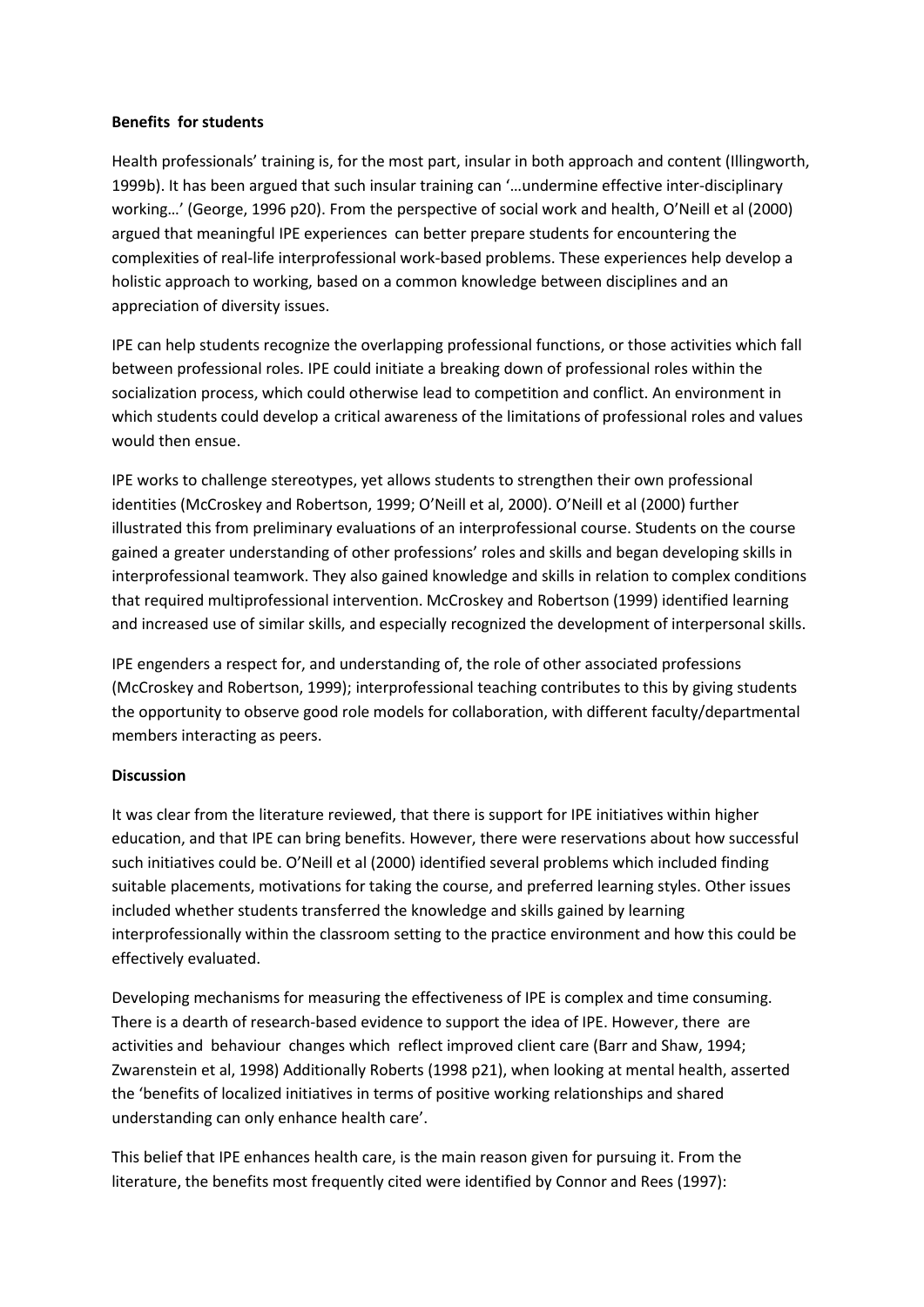- Increased understanding of the roles and skills of other professionals and improved respect between professional groups
- The building of interprofessional networks
- More effective liaison
- A wider perspective with improved communication and potentially a 'shared language'
- Alliances between professional groups leading to greater influence
- Greater cost-efficiency in the delivery of education.

Barr et al (2000b) summarized the four main benefits that IPE could provide which he saw as enhanced motivation to collaborate, changed attitudes and perceptions; cultivated interpersonal, group and organizational relations and established common value and knowledge bases

## **Conclusions**

How HEIs and health providers can work to develop the various positive outcomes of IPE described above has yet to be seen. However, by encouraging the sharing of learning and teaching issues between academic staff from different disciplines and HEIs, interprofessional education will not only be developed, but will be seen to be happening.

Barriers to IPE are breaking down.The more professionals share, the more they are likely to learn. The more barriers they cross, the more useful their ideas will be. Such free, focused, voluntary, open-ended behaviour will become more valuable in what has already become an increasingly knowledge-based society.

Until such time as empirical evidence exists to demonstrate that service users and carers are benefiting from IPE, all partners in the process should not simply follow a single IPE route. Clarity as to what is expected of service users (and carers) regarding their contribution to curriculum design, delivery and evaluation is required. Perhaps as important is the need to demonstrate that service users and carers are benefiting from IPE. Clearly the need for research to ascertain the effectiveness of IPE in direct relation to service user and carer outcome is needed, as is the implications for curriculum planning, education, training and practice.

# **References**

Barr H (2003) Assuring the Quality of Interprofessional Education for Health and Social Care. *CAIPE Bulletin* **22**

Barr H (2000a) *Interprofessional Education: 1997–2000. A Review.* United Kingdom Central Council of Nursing, Midwifery and Health Visiting, London

Barr H, Freeth D, Hammick M, Koppel I, Reeves S (2000b) *Evaluations of Interprofessional Education:A United Kingdom Review for Health and Social Care.* Review. UK Center for the Advancement of Interprofessional Education/ British Educational Research Association, London

Barr H, Shaw I (1994) *Shared Learning: Selected Examples From The Literature.*CAIPE, London

Basset T, Bryson T (1989) A bridge to learning. *Health Serv J* **99:** 1246–7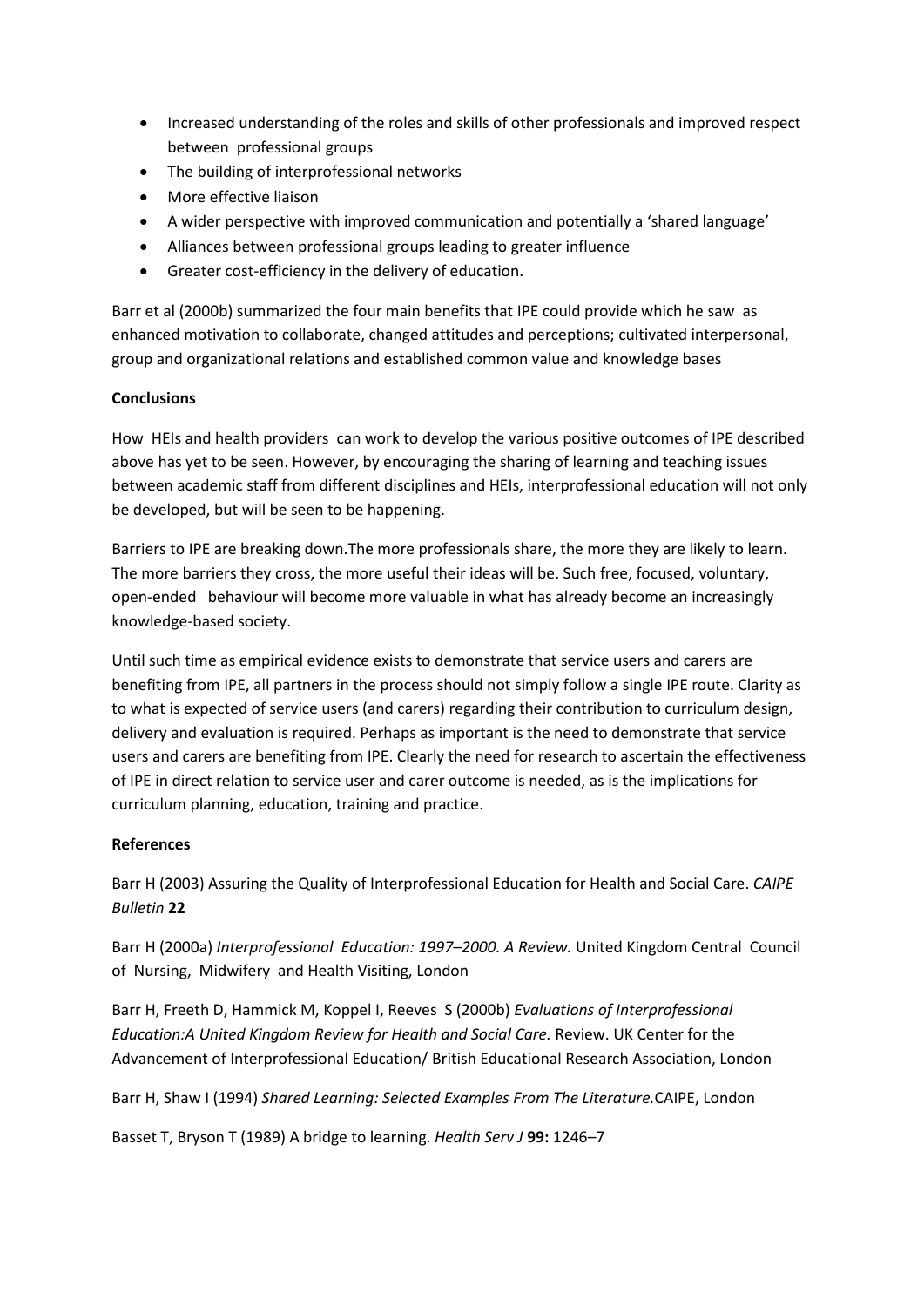Beattie A (1995) War and Peace Among the Health Tribes. In: Soothill K, Mackay L, Webb C eds. *Interprofessional Relations in Health Care.* Edward Arnold, London

Bernstein B (1971) *Class, Codes and Control.* Vol 1. Routledge, London

Brooker C, Curran J (2005) *National Continuous Quality ImprovementTool for Mental Health Education. Handbook and Implementation Guide.* Centre for Clinical and Academic Workforce Innovation, University of Lincoln, Mansfield

Caldwell K, Atwal A (2003) The problems of interprofessional healthcare practice in hospitals. *Br J Nurs* **12**(20): 1212–18

Carpenter J (1995) Interprofessional education for medical and nursing students: evaluation of a programme. *Med Educ* **29:** 265–72

Carpenter J, Hewstone M (1996) Shared learning for doctors and social workers. *Br J Soc Work* **26:**  239–57

CCAWI (2005) *National Continuous Quality Improvement Tool for Mental Health Education.* 2nd edn. Centre for Clinical and Academic Workforce Innovation, University of Lincoln, Mansfield

Connor C, Rees S (1997) Ways forward for shared learning between nursing and social work students. *Nurse Educ Today* **17:** 494–501

Department of Health (1998a) *A First Class Service: Quality in the NHS.* HMSO, London

Department of Health (1998b) *Partnership in Action. (New opportunities for joint working between Health and Social Services). A discussion document.* HMSO, London.

Department of Health (2000) *The NHS Plan. A Plan for Investment, A Plan for Reform*. Available: [www.dh.gov.uk/assetRoot/04/05/57/83/04055783.pdf.](http://www.dh.gov.uk/assetRoot/04/05/57/83/04055783.pdf) Accessed 10 January 2007

Department of Health (2001a) *Working Together, Learning Together.* HMSO, London

Department of Health (2001b) *Mental Health National Service Framework (and NHS Plan):Workforce Planning, Education and Training Underpinning Programme: Adult Mental Health Services: Final Report Final Report by the Workforce Action Team.* DH, London

Department of Health (2004a) *The NHS Knowledge and Skills Framework (NHS KSF) and the Development Review Process.* HMSO, London

Department of Health (2004b) *Agenda for Change. Final Agreement.* HMSO, London

Farrell MP, Schmitt MH, Heinemann GD (2001) Informal roles and the stages of interdisciplinary team development. *J Interprof Care* **15**(3): 281–95

Faulds-Wood L (2003) Bringing in the experts. *Health Management* **April:** 10–11

Freeth D, Meyer J, Reeves S, Spilsbury K (1998) *Of Drops in the Ocean and Stalactites: Interprofessional Education Within Healthcare Settings.* BERA, Queen's University, Belfast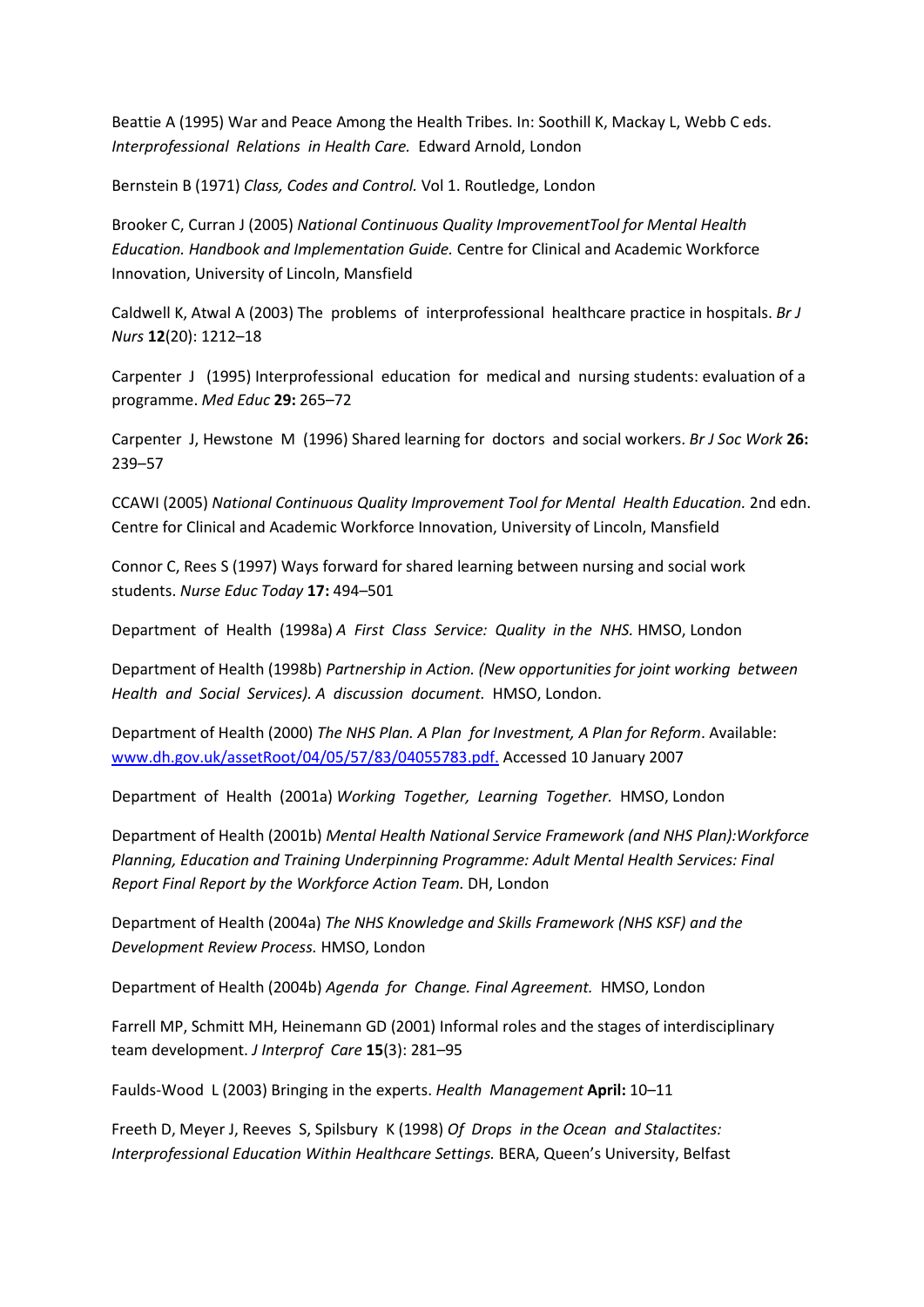Freeth D (2001) Sustaining interprofessional collaboration. *J Interprof Care* **15**(1): 37–46

Friend B (1997) Two heads. *Health Serv J* **107:** 19–20

George M (1996) Rebuilding for safety. *Community Care* **1145:** 20–1

Harding T (1991) *Sharing Differences Towards Common Practices.* Bristol Polytechnics/Avon College of Health, England

Hewison A, Sim J (1998) Managing interprofessional working: using codes of ethics as a foundation. *J Interprof Care* **12:** 309–12

Hopton J (1994) User involvement in the education of mental health nurses.An evaluation of possibilities. *Critical Social Care* **14**(3): 47–60

HMSO (1988) (The Griffiths Report) *Community Care Agenda for Action.* HMSO, London

Health Service Management Unit (1996) *The Future Healthcare Workforce.* HSMU, Manchester

Hurst K (1999) Educational implications of multiskilled health carers. *MedTeach* **21:** 170–3

Illingworth P (1999a) Return to sender. *Nurs Times* **95**(38): 27–8

Illingworth P (1999b) *Review of the Development and Implementation of a Joint Training Strategy, Mental Heath.* University of Hertfordshire, Hatfield

Koppel I (1998) *Evaluation of Interprofessional Education: State of Art:The IPE JET Study.* BERA, Queen's University, Belfast

Leathard A (ed) (1994) *Going Inter-professional. Working Together for Health & Welfare.*  Routledge, London

Lindow V (1991) Experts, lies and stereotypes. *Health Serv J* **101**(5267): 18–19

Lindow V (1996) Presentation: Developing Empowering Services in Practice. *Direct Power Conference.* UMIST, Manchester

Lowson D (1996) *User Involvement And Issues ForWorkers – Promoting User Involvement (Self Advocacy) In Mental Health – An Overview Of Options.* MIND,Wales

McCroskey J, Robertson PJ (1999) Challenges and Benefits of Interprofessional Education: Evaluation of the Inter-Professional Initiative at the University of Southern California. *Teacher Education Quarterly* (Fall): 69–87

McGrath M (1991) *Multiprofessional Teamwork.* Avebury, Aldershot

Melia K (1987) *Learning and Working. The Occupational Socialization of Nurses*. Tavistock, London

Molyneux J (2001) Interprofessional teamworking: what makes teams work well? *J Interprof Care*  **15**(1): 29–35